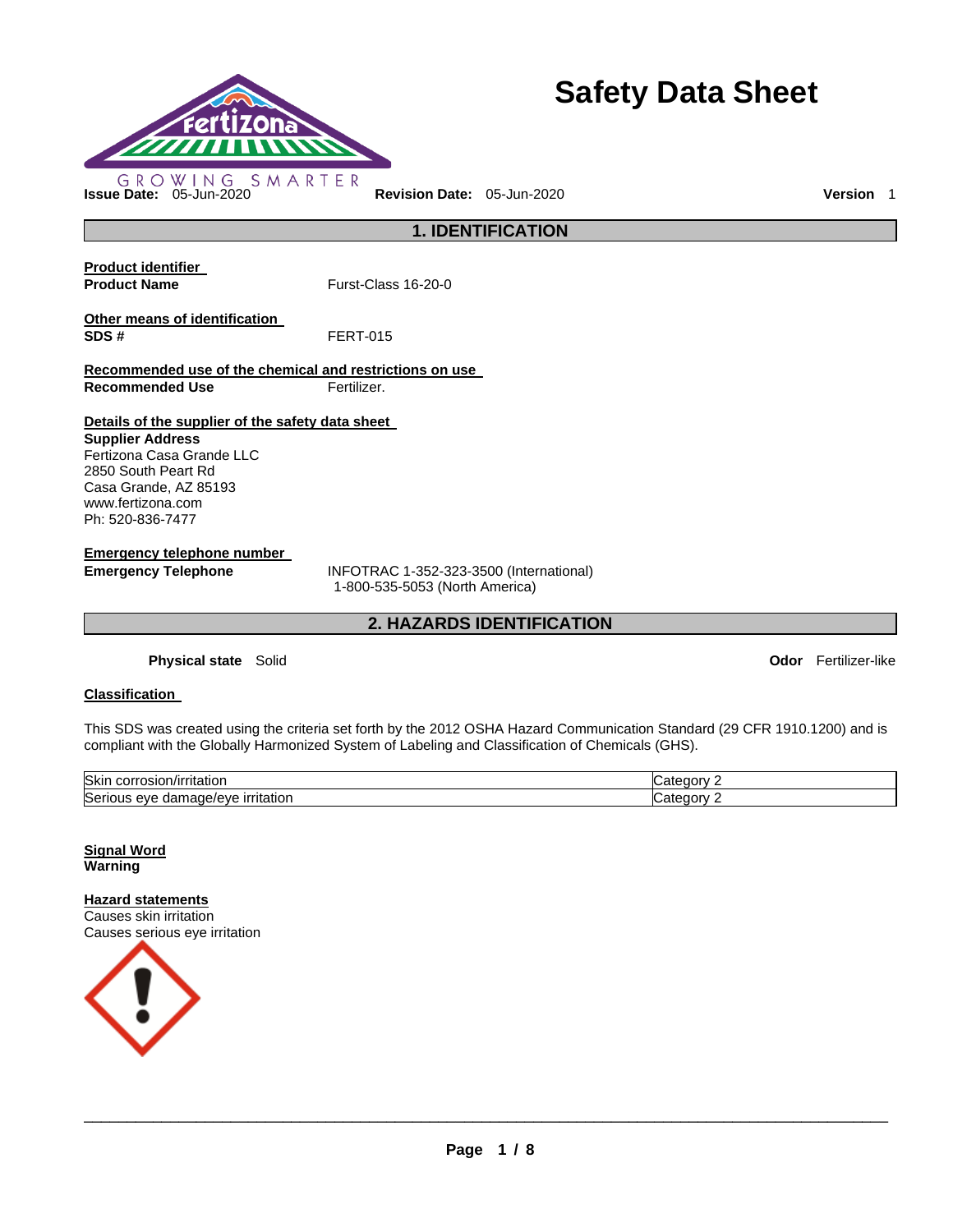### **Precautionary Statements - Prevention**

Wash face, hands and any exposed skin thoroughly after handling Wear protective gloves/protective clothing/eye protection/face protection

### **Precautionary Statements - Response**

IF IN EYES: Rinse cautiously with water for several minutes. Remove contact lenses, if present and easy to do. Continue rinsing If eye irritation persists: Get medical advice/attention IF ON SKIN: Wash with plenty of water and soap If skin irritation occurs: Get medical advice/attention Take off contaminated clothing and wash before reuse

\_\_\_\_\_\_\_\_\_\_\_\_\_\_\_\_\_\_\_\_\_\_\_\_\_\_\_\_\_\_\_\_\_\_\_\_\_\_\_\_\_\_\_\_\_\_\_\_\_\_\_\_\_\_\_\_\_\_\_\_\_\_\_\_\_\_\_\_\_\_\_\_\_\_\_\_\_\_\_\_\_\_\_\_\_\_\_\_\_\_\_\_\_

### **Other hazards**

Harmful to aquatic life with long lasting effects

### **Unknown Acute Toxicity**

Note: Acute Toxicity classifications / calculations are approximates, due to proprietary ingredient percentages

# **3. COMPOSITION/INFORMATION ON INGREDIENTS**

Please also refer to subsequent sections of this SDS for additional information regarding the components of this product.

| <b>Chemical name</b>    | <b>CAS No</b> | Weight-%    |
|-------------------------|---------------|-------------|
| Mono-ammonium Phosphate | 7722-76-1     | Proprietarv |
| Ammonium Sulfate        | 7783-20-2     | Proprietarv |
| Sulfur                  | 7704-34-9     | ں ا         |

\*\*If Chemical Name/CAS No is "proprietary" and/or Weight-% is listed as a range, the specific chemical identity and/or percentage of composition has been withheld as a trade secret.\*\*

# **4. FIRST AID MEASURES**

### **Description of first aid measures**

| <b>General Advice</b> | Provide this SDS to medical personnel for treatment.                                                                                                                                          |
|-----------------------|-----------------------------------------------------------------------------------------------------------------------------------------------------------------------------------------------|
| <b>Eye Contact</b>    | Rinse cautiously with water for several minutes. Remove contact lenses, if present and<br>easy to do. Continue rinsing. If eye irritation persists: Get medical advice/attention.             |
| <b>Skin Contact</b>   | Wash with plenty of water. Take off contaminated clothing. Wash contaminated clothing<br>before reuse. If skin irritation persists, call a physician.                                         |
| Inhalation            | Remove exposed individual(s) to fresh air for 20 minutes. Consult a physician/poison center<br>if individual's condition declines or if symptoms persist.                                     |
| Ingestion             | Rinse mouth. Do NOT induce vomiting. Drink 1 or 2 glasses of water. Never give anything<br>by mouth to an unconscious person. Call a poison center or doctor/physician if you feel<br>unwell. |

### **Most important symptoms and effects, both acute and delayed**

**Symptoms** Causes serious eye irritation. Causes skin irritation. May be harmful if swallowed. Inhalation may cause respiratory tract irritation. May be harmful in contact with skin.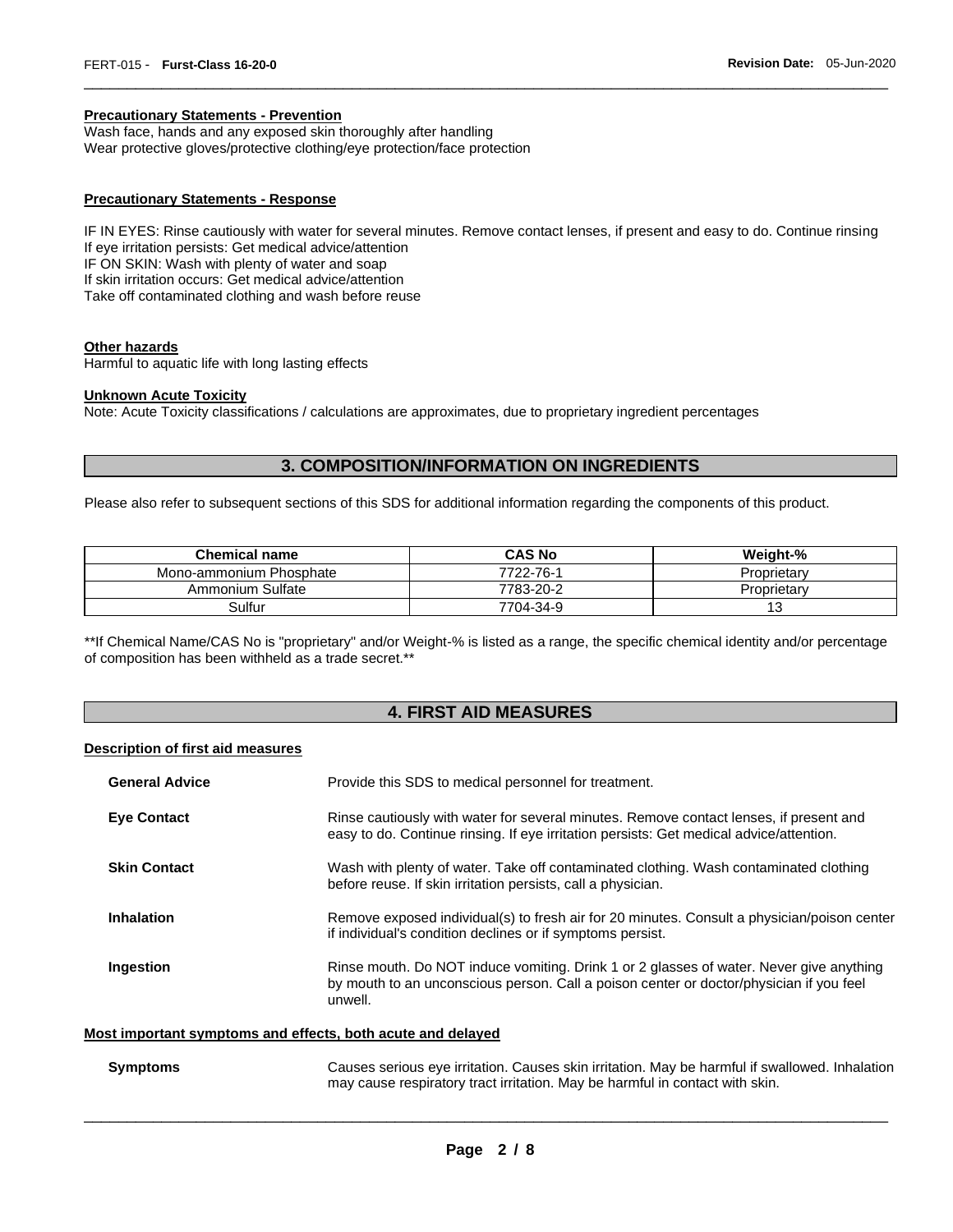### **Indication of any immediate medical attention and special treatment needed**

**Notes to Physician**  Treat symptomatically.

# **5. FIRE-FIGHTING MEASURES**

\_\_\_\_\_\_\_\_\_\_\_\_\_\_\_\_\_\_\_\_\_\_\_\_\_\_\_\_\_\_\_\_\_\_\_\_\_\_\_\_\_\_\_\_\_\_\_\_\_\_\_\_\_\_\_\_\_\_\_\_\_\_\_\_\_\_\_\_\_\_\_\_\_\_\_\_\_\_\_\_\_\_\_\_\_\_\_\_\_\_\_\_\_

#### **Suitable Extinguishing Media**

Use extinguishing measures that are appropriate to local circumstances and the surrounding environment.

**Unsuitable Extinguishing Media** Not determined.

### **Specific Hazards Arising from the Chemical**

Product is not flammable.

**Hazardous combustion products** Carbon oxides.

# **Protective equipment and precautions for firefighters**

As in any fire, wear self-contained breathing apparatus pressure-demand, MSHA/NIOSH (approved or equivalent) and full protective gear.

# **6. ACCIDENTAL RELEASE MEASURES**

#### **Personal precautions, protective equipment and emergency procedures**

**Personal Precautions** Wear protective clothing as described in Section 8 of this safety data sheet. Ventilate area of leak or spill.

### **Environmental precautions**

**Environmental precautions** Do not allow into any sewer, on the ground or into any body of water. See Section 12 for additional Ecological Information.

### **Methods and material for containment and cleaning up**

**Methods for Containment** Prevent further leakage or spillage if safe to do so.

**Methods for Clean-Up** Avoid creating dust. Reclaim where possible. Sweep up and shovel into suitable containers for disposal. For waste disposal, see section 13 of the SDS.

# **7. HANDLING AND STORAGE**

### **Precautions for safe handling**

**Advice on Safe Handling** Avoid generation of dust. Wear eye/face protection. Wear protective gloves/protective clothing. Do not eat, drink or smoke when using this product. Use personal protection recommended in Section 8. Wash face, hands and any exposed skin thoroughly after handling. Avoid breathing dusts. Use only in well ventilated areas. Observe precautions found on the label.

# **Conditions for safe storage, including any incompatibilities**

| <b>Storage Conditions</b>     | Keep containers tightly closed in a dry, cool and well-ventilated place. |
|-------------------------------|--------------------------------------------------------------------------|
| <b>Incompatible Materials</b> | Strong oxidizing agents. Strong acids. Strong bases.                     |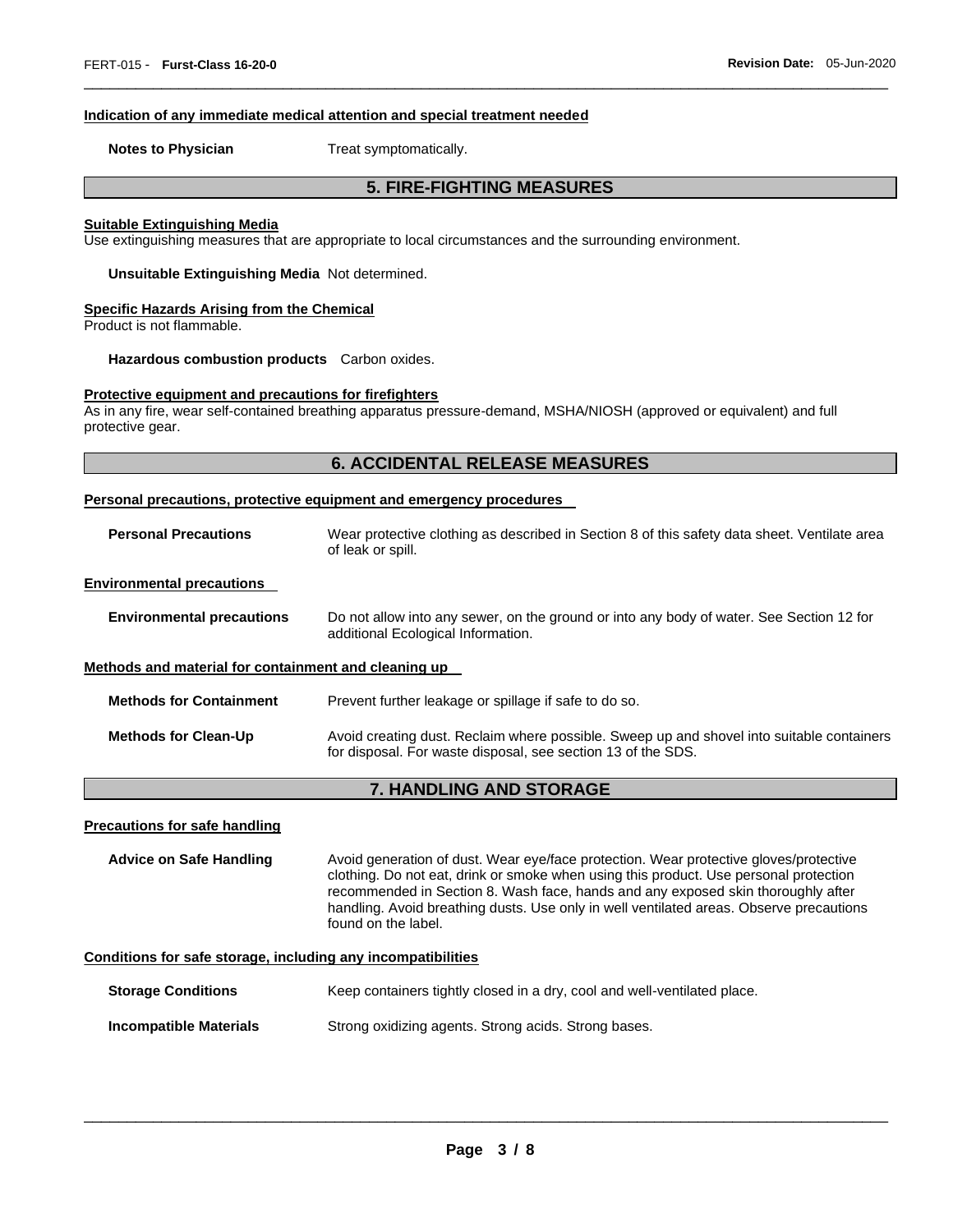# \_\_\_\_\_\_\_\_\_\_\_\_\_\_\_\_\_\_\_\_\_\_\_\_\_\_\_\_\_\_\_\_\_\_\_\_\_\_\_\_\_\_\_\_\_\_\_\_\_\_\_\_\_\_\_\_\_\_\_\_\_\_\_\_\_\_\_\_\_\_\_\_\_\_\_\_\_\_\_\_\_\_\_\_\_\_\_\_\_\_\_\_\_ **8. EXPOSURE CONTROLS/PERSONAL PROTECTION**

| <b>Exposure Guidelines</b>       | This product, as supplied, does not contain any hazardous materials with occupational<br>exposure limits established by the region specific regulatory bodies                                                                                                                                                                         |
|----------------------------------|---------------------------------------------------------------------------------------------------------------------------------------------------------------------------------------------------------------------------------------------------------------------------------------------------------------------------------------|
| Appropriate engineering controls |                                                                                                                                                                                                                                                                                                                                       |
| <b>Engineering Controls</b>      | Maintain eye wash fountain and quick-drench facilities in work area.                                                                                                                                                                                                                                                                  |
|                                  | Individual protection measures, such as personal protective equipment                                                                                                                                                                                                                                                                 |
| <b>Eye/Face Protection</b>       | Safety glasses as a minimum for protection. Refer to 29 CFR 1910.133 for eye and face<br>protection regulations.                                                                                                                                                                                                                      |
| <b>Skin and Body Protection</b>  | Wear protective gloves and protective clothing. Refer to 29 CFR 1910.138 for appropriate<br>skin and body protection.                                                                                                                                                                                                                 |
| <b>Respiratory Protection</b>    | If necessary, wear a MSHA/NIOSH-approved respirator. Refer to 29 CFR 1910.134 for<br>respiratory protection requirements.                                                                                                                                                                                                             |
|                                  | <b>General Hygiene Considerations</b> Avoid contact with skin, eyes and clothing. After handling this product, wash hands before<br>eating, drinking, or smoking. If contact occurs, remove contaminated clothing. If needed,<br>take first aid action shown on section 4 of this SDS. Launder contaminated clothing before<br>reuse. |

# **9. PHYSICAL AND CHEMICAL PROPERTIES**

# **Information on basic physical and chemical properties**

| <b>Physical state</b>            | Solid            |                       |                 |
|----------------------------------|------------------|-----------------------|-----------------|
| Appearance                       | Not determined   | Odor                  | Fertilizer-like |
| <b>Color</b>                     | Not determined   | <b>Odor Threshold</b> | Not determine   |
| <b>Property</b>                  | <b>Values</b>    | Remarks • Method      |                 |
| рH                               | Not determined   |                       |                 |
| Melting point / freezing point   | Not determined   |                       |                 |
| Boiling point / boiling range    | Not determined   |                       |                 |
| <b>Flash point</b>               | Not determined   |                       |                 |
| <b>Evaporation Rate</b>          | Not determined   |                       |                 |
| <b>Flammability (Solid, Gas)</b> | Not determined   |                       |                 |
| <b>Flammability Limit in Air</b> |                  |                       |                 |
| Upper flammability or explosive  | Not determined   |                       |                 |
| limits                           |                  |                       |                 |
| Lower flammability or explosive  | Not determined   |                       |                 |
| limits                           |                  |                       |                 |
| <b>Vapor Pressure</b>            | Not determined   |                       |                 |
| <b>Vapor Density</b>             | Not determined   |                       |                 |
| <b>Relative Density</b>          | Not determined   |                       |                 |
| <b>Water Solubility</b>          | Soluble in water |                       |                 |
| Solubility in other solvents     | Not determined   |                       |                 |
| <b>Partition Coefficient</b>     | Not determined   |                       |                 |
| <b>Autoignition temperature</b>  | Not determined   |                       |                 |
| <b>Decomposition temperature</b> | Not determined   |                       |                 |
| <b>Kinematic viscosity</b>       | Not determined   |                       |                 |
| <b>Dynamic Viscosity</b>         | Not determined   |                       |                 |
| <b>Explosive Properties</b>      | Not determined   |                       |                 |
| <b>Oxidizing Properties</b>      | Not determined   |                       |                 |

**Odor Threshold Not determined**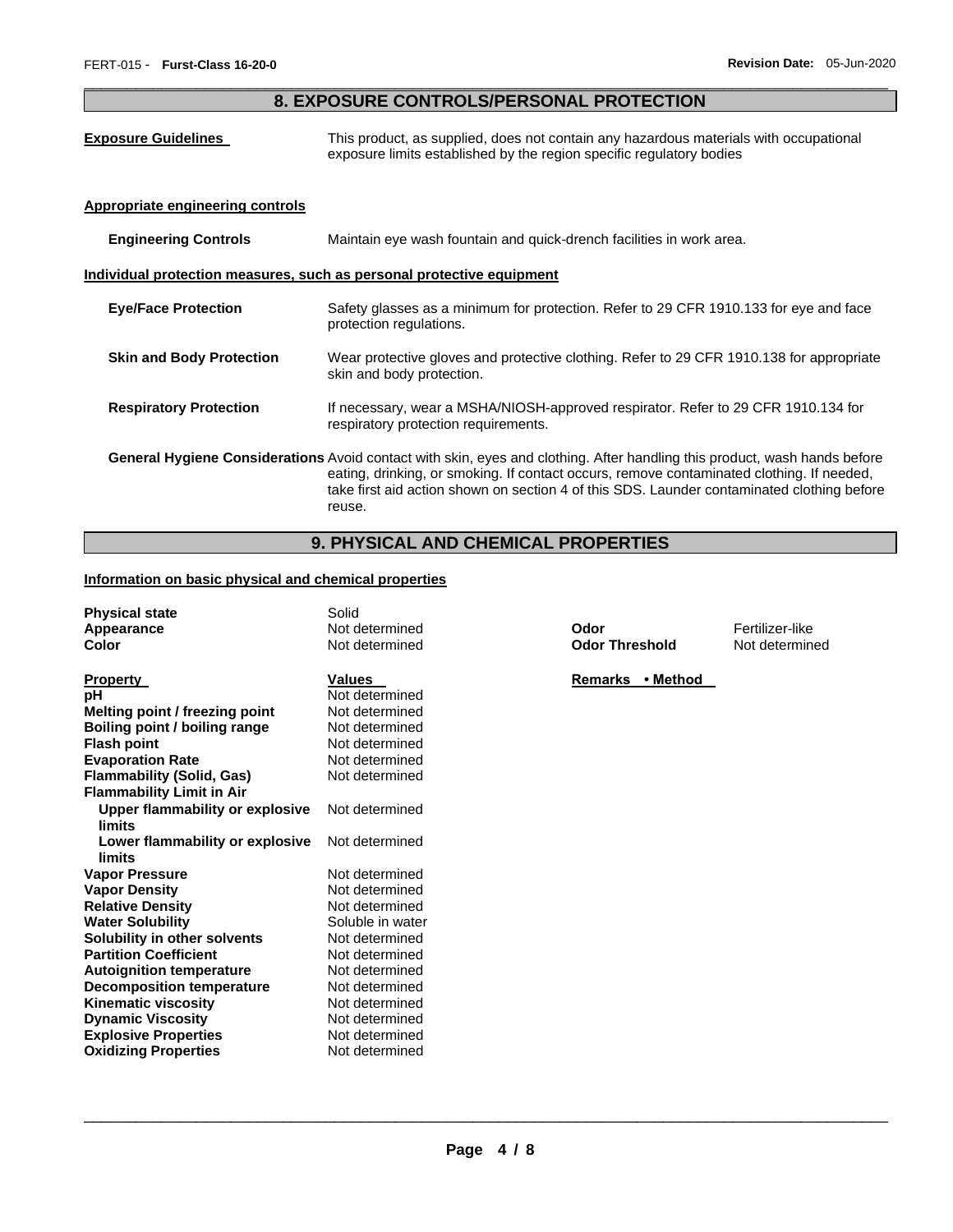# \_\_\_\_\_\_\_\_\_\_\_\_\_\_\_\_\_\_\_\_\_\_\_\_\_\_\_\_\_\_\_\_\_\_\_\_\_\_\_\_\_\_\_\_\_\_\_\_\_\_\_\_\_\_\_\_\_\_\_\_\_\_\_\_\_\_\_\_\_\_\_\_\_\_\_\_\_\_\_\_\_\_\_\_\_\_\_\_\_\_\_\_\_ **10. STABILITY AND REACTIVITY**

### **Reactivity**

Not reactive under normal conditions.

### **Chemical stability**

Stable under recommended storage conditions.

### **Possibility of hazardous reactions**

None under normal processing.

### **Conditions to Avoid**

Keep out of reach of children. Avoid generation of dust.

### **Incompatible materials**

Strong oxidizing agents. Strong acids. Strong bases.

### **Hazardous decomposition products**

None known based on information supplied.

# **11. TOXICOLOGICAL INFORMATION**

### **Information on likely routes of exposure**

| <b>Product Information</b> |                                                                             |
|----------------------------|-----------------------------------------------------------------------------|
| <b>Eye Contact</b>         | Causes serious eye irritation.                                              |
| <b>Skin Contact</b>        | Causes skin irritation. Prolonged contact may cause redness and irritation. |
| <b>Inhalation</b>          | May cause irritation if inhaled.                                            |
| Ingestion                  | May be harmful if swallowed.                                                |

# **Component Information**

| <b>Chemical name</b>          | Oral LD50             | Dermal LD50          | <b>Inhalation LC50</b> |
|-------------------------------|-----------------------|----------------------|------------------------|
| Mono-ammonium Phosphate       | = 5750 mg/kg          | (Rabbit)             | -                      |
| 7722-76-1                     | (Rat)                 | > 7940 mg/kg         |                        |
| Ammonium Sulfate<br>7783-20-2 | = 2840 mg/kg<br>(Rat) | $>$ 2000 mg/kg (Rat) |                        |
| Sulfur                        | Rat)                  | (Rabbit)             | $(Rat)$ 4 h            |
| 7704-34-9                     | > 3000 mg/kg          | > 2000 mg/kg         | > 9.23 mg/L            |

### **Symptoms related to the physical, chemical and toxicological characteristics**

**Symptoms** Please see section 4 of this SDS for symptoms.

### **Delayed and immediate effects as well as chronic effects from short and long-term exposure**

**Carcinogenicity** Based on the information provided, this product does not contain any carcinogens or potential carcinogens as listed by OSHA, IARC or NTP.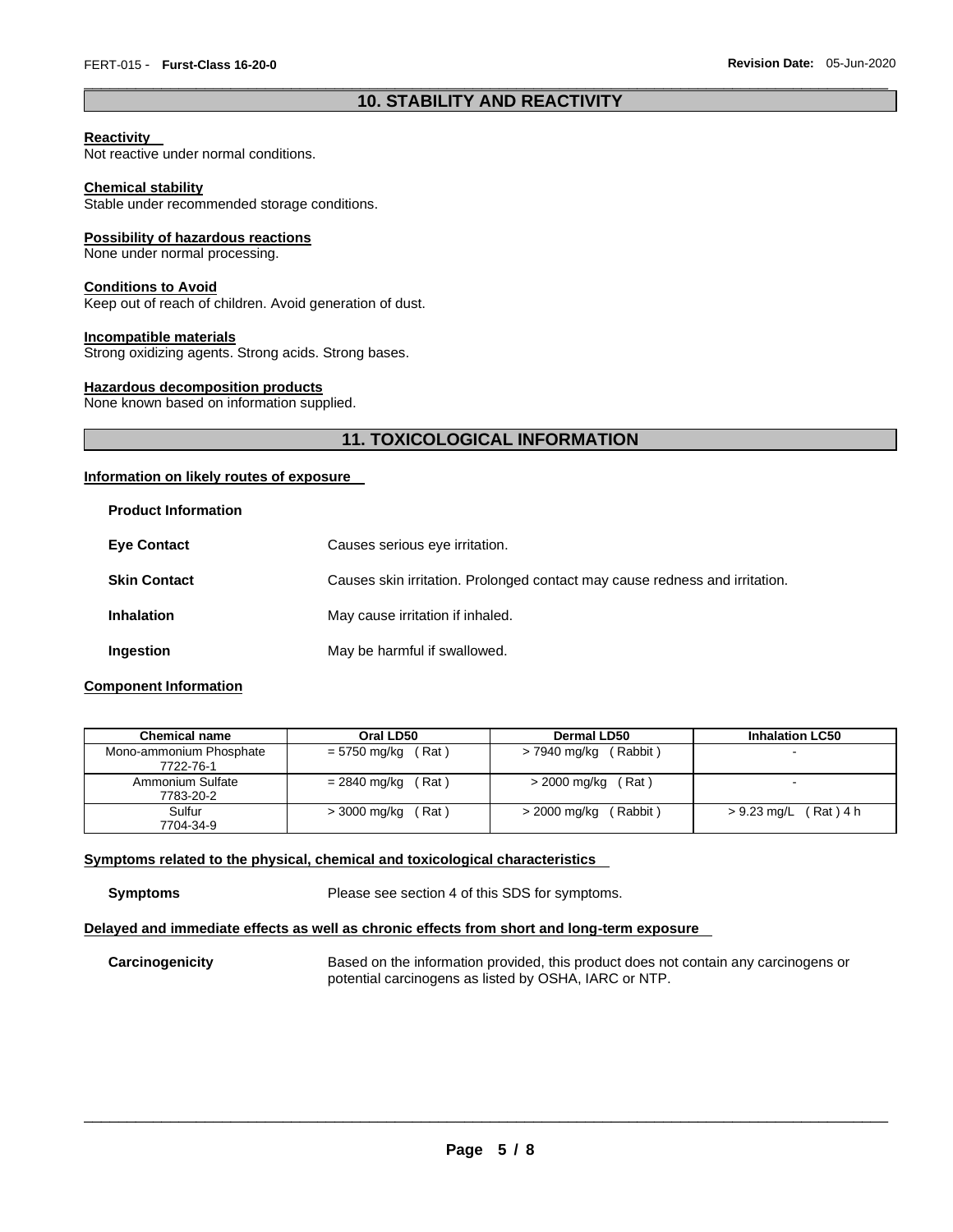# **Numerical measures of toxicity**

### **The following values are calculated based on chapter 3.1 of the GHS document** .

| Unknown Acute Toxicity | Note: Acute Toxicity classifications / calculations are approximates, due to proprietary |
|------------------------|------------------------------------------------------------------------------------------|
|                        | ingredient percentages.                                                                  |
| Oral LD50              | 3,675.00 mg/kg                                                                           |
| <b>Dermal LD50</b>     | 2,967.80 mg/kg                                                                           |
|                        |                                                                                          |

\_\_\_\_\_\_\_\_\_\_\_\_\_\_\_\_\_\_\_\_\_\_\_\_\_\_\_\_\_\_\_\_\_\_\_\_\_\_\_\_\_\_\_\_\_\_\_\_\_\_\_\_\_\_\_\_\_\_\_\_\_\_\_\_\_\_\_\_\_\_\_\_\_\_\_\_\_\_\_\_\_\_\_\_\_\_\_\_\_\_\_\_\_

# **12. ECOLOGICAL INFORMATION**

# **Ecotoxicity**

Harmful to aquatic life with long lasting effects.

# **Component Information**

| <b>Chemical name</b>    | Algae/aquatic plants | <b>Fish</b>                          | <b>Crustacea</b>                 |
|-------------------------|----------------------|--------------------------------------|----------------------------------|
| Mono-ammonium Phosphate |                      | 85.9: 96 h Oncorhynchus mykiss       |                                  |
| 7722-76-1               |                      | mg/L LC50 static                     |                                  |
| Ammonium Sulfate        |                      | 250: 96 h Brachydanio rerio mg/L     | 14: 48 h Daphnia magna mg/L LC50 |
| 7783-20-2               |                      | LC50 32.2 - 41.9: 96 h               | 423: 24 h Daphnia magna mg/L     |
|                         |                      | Oncorhynchus mykiss mg/L LC50        | EC50                             |
|                         |                      | flow-through 18: 96 h Cyprinus       |                                  |
|                         |                      | carpio mg/L LC50 123 - 128: 96 h     |                                  |
|                         |                      | Poecilia reticulata mg/L LC50        |                                  |
|                         |                      | semi-static 460 - 1000: 96 h         |                                  |
|                         |                      | Leuciscus idus mg/L LC50 static      |                                  |
|                         |                      | 420: 96 h Brachydanio rerio mg/L     |                                  |
|                         |                      | LC50 semi-static 480: 96 h           |                                  |
|                         |                      | Brachydanio rerio mg/L LC50          |                                  |
|                         |                      | flow-through 126: 96 h Poecilia      |                                  |
|                         |                      | reticulata mg/L LC50 5.2 - 8.2: 96 h |                                  |
|                         |                      | Oncorhynchus mykiss mg/L LC50        |                                  |
|                         |                      | static 100: 96 h Pimephales          |                                  |
|                         |                      | promelas mg/L LC50                   |                                  |
| Sulfur                  |                      | 14: 96 h Lepomis macrochirus mg/L    |                                  |
| 7704-34-9               |                      | LC50 static 866: 96 h Brachydanio    |                                  |
|                         |                      | rerio mg/L LC50 static 180: 96 h     |                                  |
|                         |                      | Oncorhynchus mykiss mg/L LC50        |                                  |
|                         |                      | static                               |                                  |

# **Persistence/Degradability**

Not determined.

### **Bioaccumulation**

There is no data for this product.

# **Mobility**

| <b>Chemical name</b> | coefficient<br>Partition |
|----------------------|--------------------------|
| Ammonium Sulfate     |                          |
| 7783-20-2            |                          |

# **Other Adverse Effects**

Not determined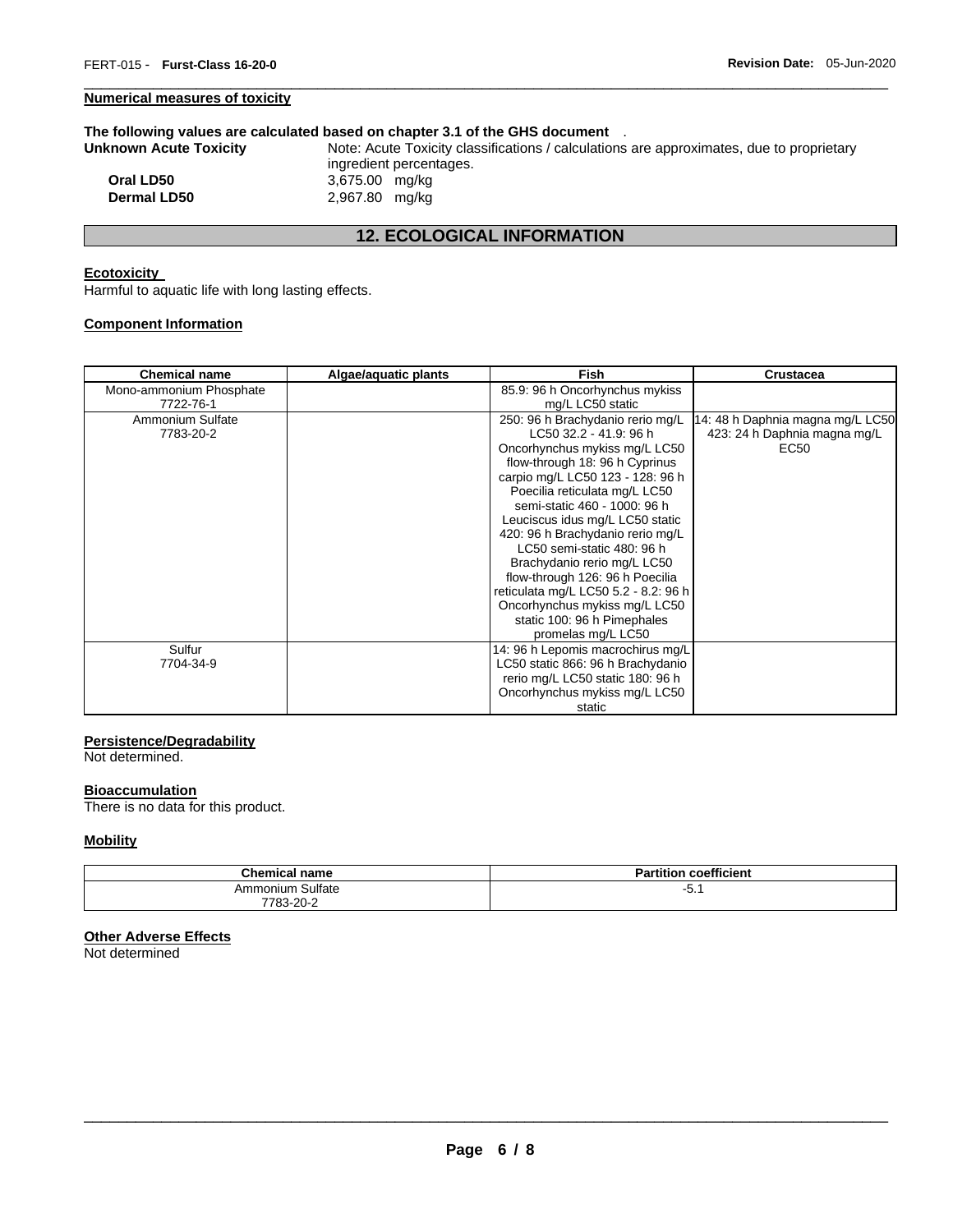# \_\_\_\_\_\_\_\_\_\_\_\_\_\_\_\_\_\_\_\_\_\_\_\_\_\_\_\_\_\_\_\_\_\_\_\_\_\_\_\_\_\_\_\_\_\_\_\_\_\_\_\_\_\_\_\_\_\_\_\_\_\_\_\_\_\_\_\_\_\_\_\_\_\_\_\_\_\_\_\_\_\_\_\_\_\_\_\_\_\_\_\_\_ **13. DISPOSAL CONSIDERATIONS**

### **Waste Treatment Methods**

| <b>Disposal of Wastes</b>     | Disposal should be in accordance with applicable regional, national and local laws and<br>regulations.                         |
|-------------------------------|--------------------------------------------------------------------------------------------------------------------------------|
| <b>Contaminated Packaging</b> | Disposal should be in accordance with applicable regional, national and local laws and<br>regulations.                         |
|                               | <b>14. TRANSPORT INFORMATION</b>                                                                                               |
| <b>Note</b>                   | Please see current shipping paper for most up to date shipping information, including<br>exemptions and special circumstances. |
| <b>DOT</b>                    | Not regulated                                                                                                                  |
| IATA                          | Not regulated                                                                                                                  |
| <b>IMDG</b>                   | Not regulated                                                                                                                  |

# **15. REGULATORY INFORMATION**

### **International Inventories**

| Chemical name            | <b>TSCA TSCA Inventory DSL/NDSL EINECS/ELI</b> |            | <b>ENCS</b> | <b>IECSC</b> | <b>KECL</b> | <b>PICCS</b> | <b>AICS</b> |
|--------------------------|------------------------------------------------|------------|-------------|--------------|-------------|--------------|-------------|
|                          | <b>Status</b>                                  | <b>NCS</b> |             |              |             |              |             |
| Mono-ammonium Phosphatel | ACTIVE                                         |            |             |              |             |              |             |
| Ammonium Sulfate         | ACTIVE                                         |            |             |              |             |              |             |
| Sulfur                   | ACTIVE                                         |            |             |              |             |              |             |

**Legend:** 

*TSCA - United States Toxic Substances Control Act Section 8(b) Inventory* 

*DSL/NDSL - Canadian Domestic Substances List/Non-Domestic Substances List* 

*EINECS/ELINCS - European Inventory of Existing Chemical Substances/European List of Notified Chemical Substances* 

*ENCS - Japan Existing and New Chemical Substances* 

*IECSC - China Inventory of Existing Chemical Substances* 

*KECL - Korean Existing and Evaluated Chemical Substances* 

*PICCS - Philippines Inventory of Chemicals and Chemical Substances* 

*AICS - Australian Inventory of Chemical Substances* 

### **US Federal Regulations**

### **CERCLA**

This material, as supplied, does not contain any substances regulated as hazardous substances under the Comprehensive Environmental Response Compensation and Liability Act (CERCLA) (40 CFR 302) or the Superfund Amendments and Reauthorization Act (SARA) (40 CFR 355).

### **SARA 313**

Section 313 of Title III of the Superfund Amendments and Reauthorization Act of 1986 (SARA). This product contains a chemical or chemicals which are subject to the reporting requirements of the Act and Title 40 of the Code of Federal Regulations, Part 372

| Chemical name                       | CAS No    | Weight-%    | <b>SARA 313 - Threshold</b><br>Values % |
|-------------------------------------|-----------|-------------|-----------------------------------------|
| Mono-ammonium Phosphate - 7722-76-1 | 7722-76-1 | Proprietary |                                         |
| Ammonium Sulfate - 7783-20-2        | 7783-20-2 | Proprietary |                                         |